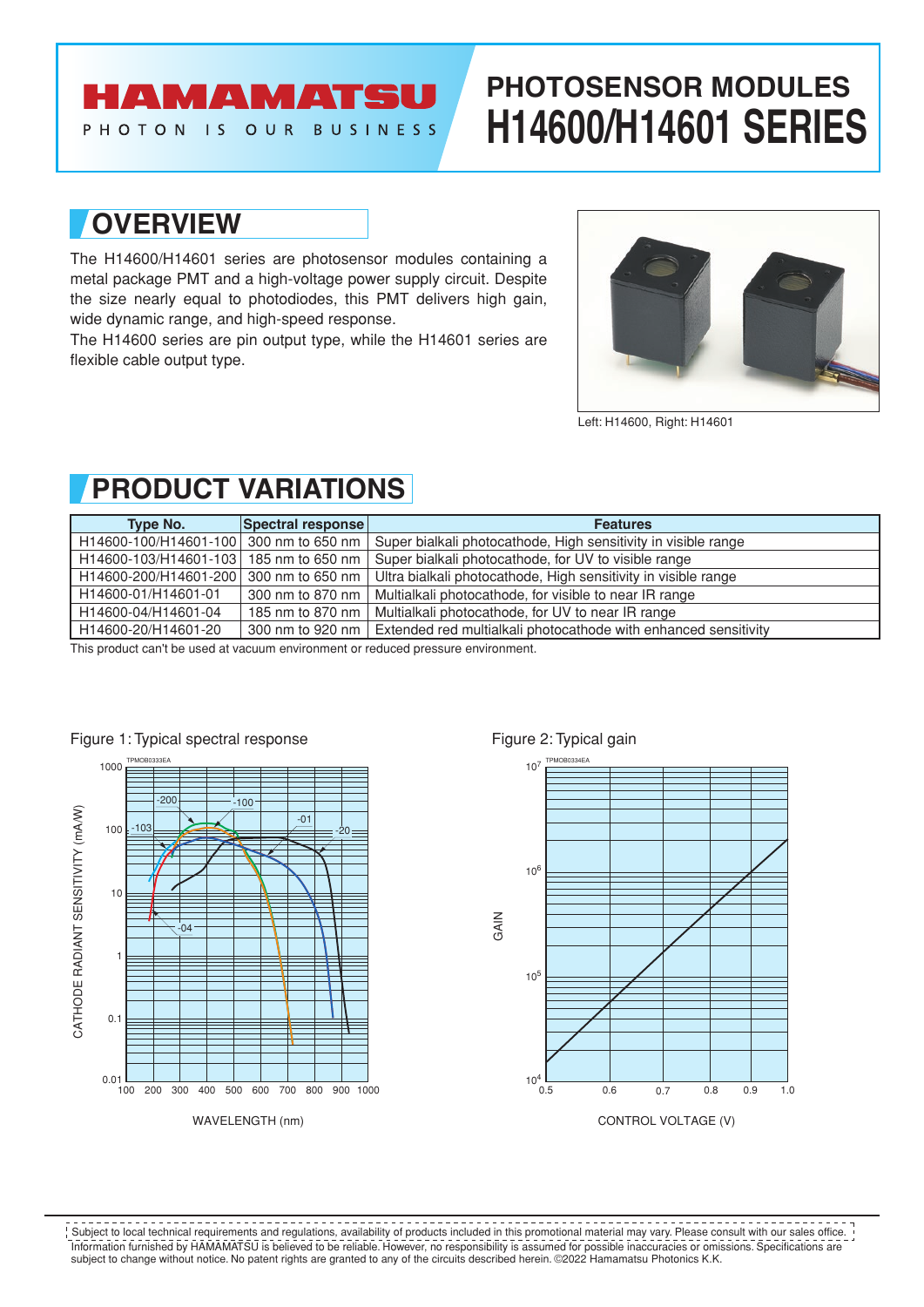Figure 3: Schematic diagram



# **SPECIFICATIONS**

| <b>Parameter</b>                                                                                                              |                                  |              | H14600 / H14600                             |                     |                 |                   |                     |
|-------------------------------------------------------------------------------------------------------------------------------|----------------------------------|--------------|---------------------------------------------|---------------------|-----------------|-------------------|---------------------|
| Suffix                                                                                                                        |                                  | $-100, -103$ | $-200$                                      | $-01, -04$          | $-20$           |                   |                     |
| Input voltage                                                                                                                 |                                  |              | $+4.5$ to $+5.5$                            |                     |                 |                   |                     |
|                                                                                                                               | Max. input voltage               |              | 5.5                                         |                     |                 |                   |                     |
| Max. input current *1                                                                                                         |                                  |              | 3.5                                         |                     |                 |                   |                     |
| Max. output signal current *2                                                                                                 |                                  |              | 100                                         |                     |                 |                   |                     |
| Max. control voltage                                                                                                          |                                  |              | +1.0 (Input impedance 1 $M\Omega$ )         |                     |                 |                   |                     |
| Recommended control voltage                                                                                                   |                                  |              |                                             |                     |                 |                   |                     |
|                                                                                                                               | adjustment range                 |              | +0.5 to +1.0 (Input impedance 1 $M\Omega$ ) |                     |                 |                   |                     |
|                                                                                                                               | Effective area                   |              | $\phi$ 8                                    |                     |                 |                   |                     |
|                                                                                                                               | Peak sensitivity wavelength      |              | 400                                         | 400                 | 400             | 630               | nm                  |
|                                                                                                                               | Luminous sensitivity             | Min.         | 80                                          | 100                 | 100             | 350               | $\mu A / \text{Im}$ |
|                                                                                                                               |                                  | Typ.         | 105                                         | 135                 | 200             | 500               |                     |
| Cathode                                                                                                                       | Blue sensitivity index (CS 5-58) | Typ.         | 13.5                                        | 14.5                |                 |                   |                     |
|                                                                                                                               | Red/White ratio                  | Typ.         |                                             |                     | 0.25            | 0.45              |                     |
|                                                                                                                               | Radiant sensitivity *3           | Typ.         | 110                                         | 130                 | 77              | 78                | mA/W                |
| Anode                                                                                                                         | Luminous sensitivity *2          | Min.         | 30                                          | 40                  | 40              | 140               |                     |
|                                                                                                                               |                                  | Typ.         | 105                                         | 135                 | 200             | 500               | A/m                 |
|                                                                                                                               | Radiant sensitivity *2*3         | Typ.         | $1.1 \times 10^{5}$                         | $1.3 \times 10^{5}$ | $0.8\times10^5$ | $0.8 \times 10^5$ | A/W                 |
|                                                                                                                               | Dark current *2*4                | Typ.         | 0.5                                         | 0.5                 | 1               | 10                | nA                  |
|                                                                                                                               |                                  | Max.         | 5                                           | 5                   | 10              | 100               |                     |
|                                                                                                                               | Rise time *2                     | Typ.         |                                             |                     | 0.6             |                   | ns                  |
| Ripple noise $*2*5$ (peak to peak)<br>Max.                                                                                    |                                  |              | 0.2                                         |                     |                 |                   | mV                  |
| Settling time *6<br>Max.                                                                                                      |                                  |              | 10                                          |                     |                 |                   |                     |
| Operating ambient temperature *7                                                                                              |                                  |              | $+5$ to $+50$                               |                     |                 |                   |                     |
| Storage temperature *7                                                                                                        |                                  |              | $-20$ to $+50$                              |                     |                 |                   |                     |
| Weight                                                                                                                        |                                  |              | 32                                          |                     |                 |                   | g                   |
| *1: Input voltage=+5.0 V, Control voltage=+0.9 V, Output current= Dark current                                                |                                  |              |                                             |                     |                 |                   |                     |
| *2: Control voltage=+0.9 V                                                                                                    |                                  |              |                                             |                     |                 |                   |                     |
| *3: Measured at the peak sensitivity wavelength                                                                               |                                  |              |                                             |                     |                 |                   |                     |
| *4: After 30 min storage in darkness<br>*5: Cable RG-174/U, Cable length 450 mm, Load resistance=1 MΩ, Load capacitance=22 pF |                                  |              |                                             |                     |                 |                   |                     |
| *6: The time required for the output to reach a stable level following a change in the control voltage from +0.9 V to +0.5 V  |                                  |              |                                             |                     |                 |                   |                     |
| *7: No condensation                                                                                                           |                                  |              |                                             |                     |                 |                   |                     |

#### Figure 4: Sensitivity adjustment method



TPMOC0282EA

TPMOC0287EA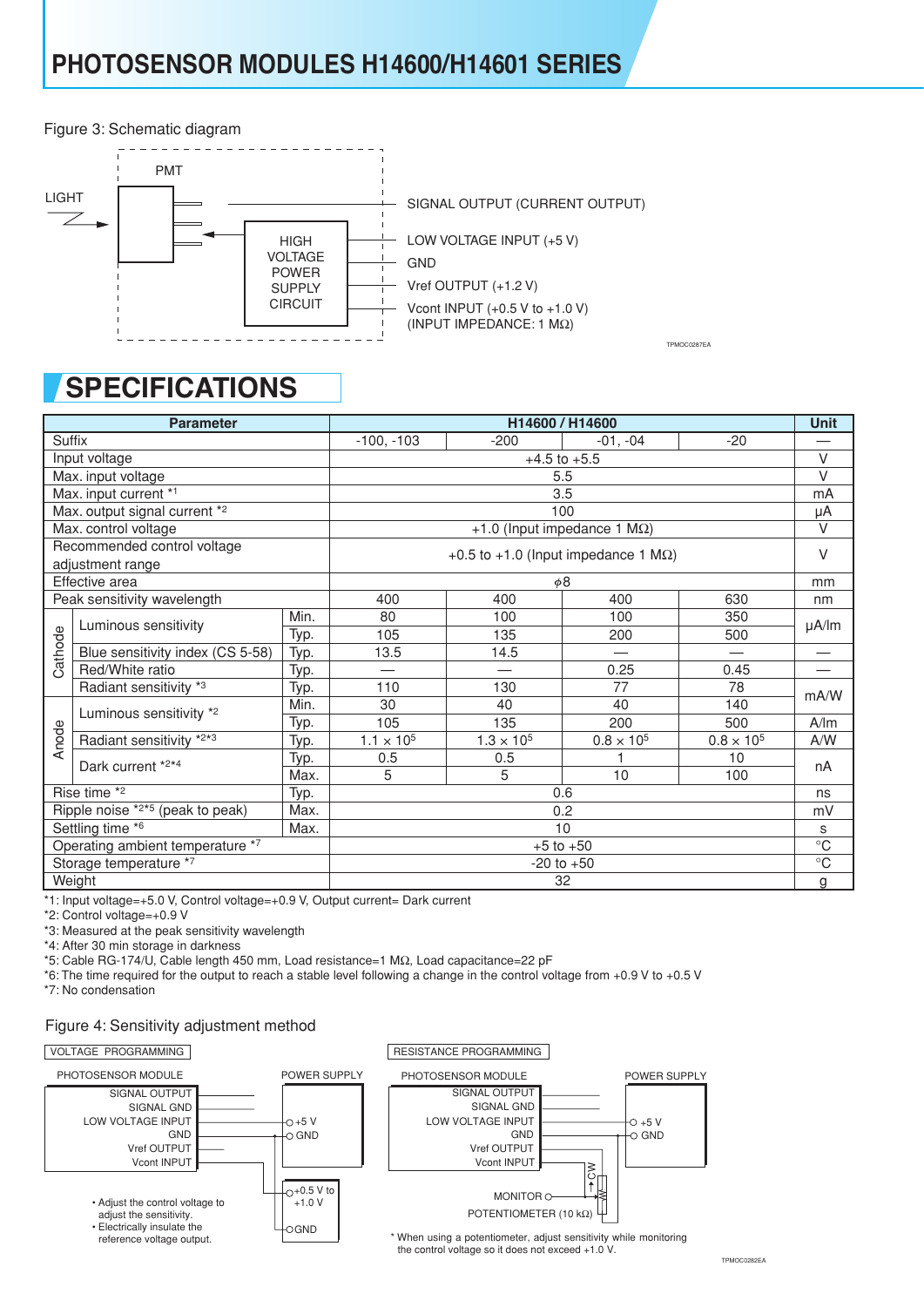

TPMOA0115EA

SIGNAL OUTPUT SIGNAL GND : RG-178B/U : RG-178B/U

5

 $15 \pm 2$ 



CONNECTOR 73415-0971

### **OPTION**



Note: Optical blocks are available for these photosensor modules to make compact optical systems without light leakage.